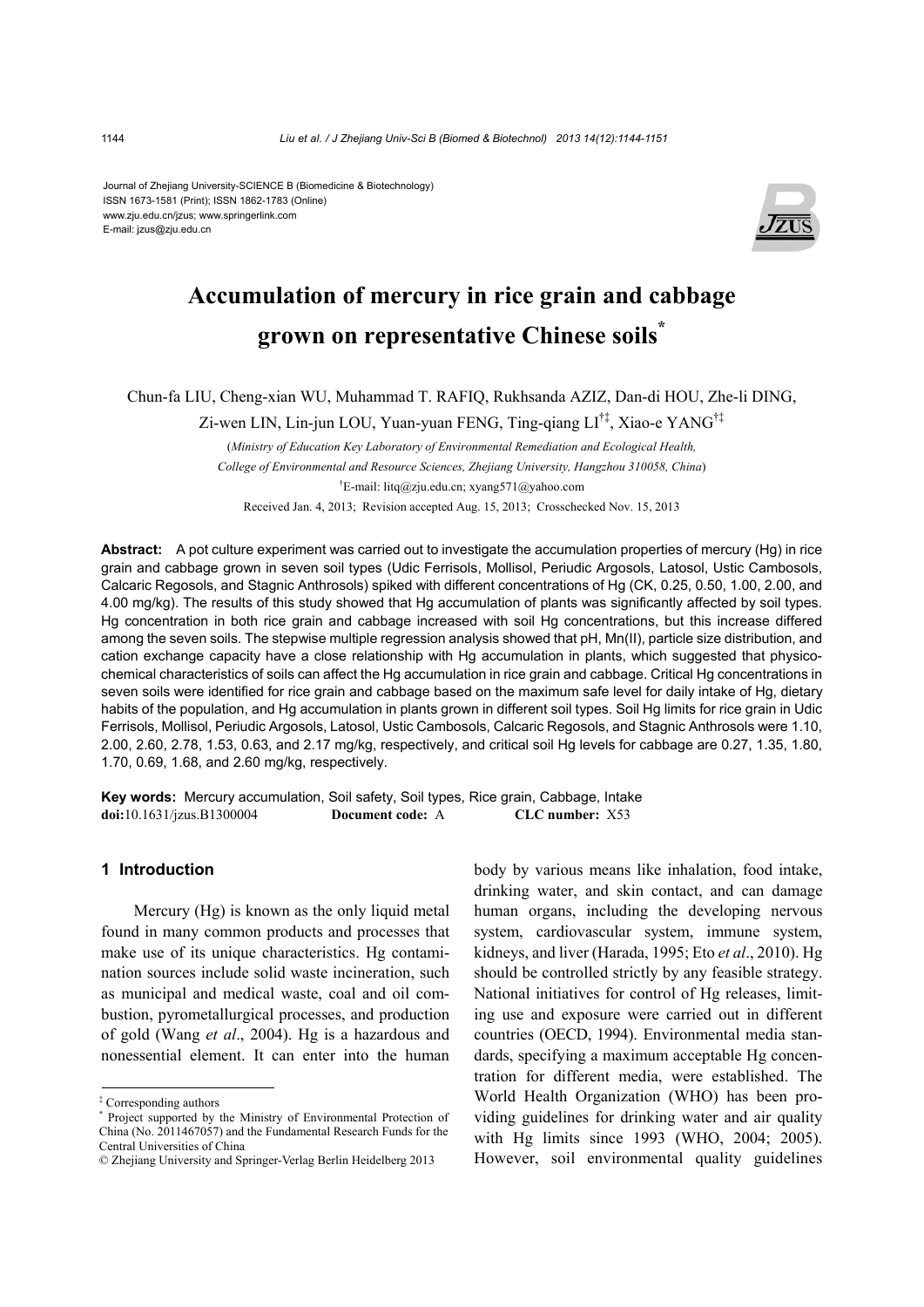regarding Hg contamination have still not been applied as a global, legally binding agreement until now.

Hg contamination in soil is a key concern because of its strong tendency for bioaccumulation in the food chain. Despite the lower concentration factors and bioaccumulation factors calculated for terrestrial food chains compared to aquatic and marine food chains, it is essential to monitor the fate of Hg in polluted terrestrial ecosystems to prevent possible harmful effects on wildlife and humans (Gnamuš *et al*., 2000). Agricultural products like rice, corn, and vegetables in Hg-contaminated areas (e.g., Guizhou China) were found to have high Hg concentrations, which has already affected the health of local people (Zhang *et al*., 2010). Hg concentration in different parts of various plant species demonstrated that the Hg accumulation threat between plant species is different (Rop *et al*., 2008). Currently, there is a lack of knowledge regarding Hg accumulation in plants growing on different soil types. Approximately 30 different types of soils have been classified across China (Gong *et al*., 2007). However, the Chinese standard of soils was not perfect. Chinese officials and researchers are following the Environmental Quality Standard of Soils established in 1995 (GB 15618-1995) to monitor food safety. These standards provide a basis for preventing Hg pollution, considering that pH of soil can impact Hg uptake by plants. Likewise, physicochemical characteristics of soils like organic matter (OM), particle size distribution (PSD), cation exchange capacity (CEC), Fe(II), Mn(II), and pH may also have an effect on the uptake of Hg (Yin *et al*., 1996; Morel *et al*., 1998; Fernández-Martínez *et al*., 2006; Khwaja *et al*., 2006). Therefore, it is much better that soil types and plant species are considered for establishing the Environmental Quality Standard of Soils (John, 1972; Rop *et al*., 2008).

The present study was conducted to identify a method to regulate the soil Hg limit to assure the safety of agricultural products. To achieve this goal, we investigated differences in this relationship among different soil types collected from different areas of China using pot experiments. This study provides new information about Hg accumulation in rice grain and cabbage that can be incorporated into revisions of the Environmental Quality Standard of Soils on the basis of soil types from different areas.

#### **2 Materials and methods**

#### **2.1 Experimental soil collection and preparation**

Seven soils, Udic Ferrisols (UF), Mollisol (M), Periudic Argosols (PA), Latosol (L), Ustic Cambosols (UC), Calcaric Regosols (CR), and Stagnic Anthrosols (SA), were collected respectively from Nanning (107°45′–108°52′ E, 22°13′–23°33′ N), Harbin (125°42′–130°10′ E, 44°04′–46°40′ N), Huzhou (119°14′–120°29′ E, 30°22′–31°11′ N), Guangzhou (113°14′–113°34′ E, 22°45′–23°05′ N), Jinan (116°54′–117°02′ E, 36°35′–36°40′ N), Chengdu (102°54′–104°53′ E, 30°05′–31°26′ N), and Ningbo (120°55′–122°16′ E, 28°51′–30°33′ N) for this study.

Soil samples were collected from the surface layer (0–20 cm). The soil samples were air-dried, ground to pass through a 2-mm sieve, and stored in plastic bags until analyses. Physicochemical characteristics of the soils were measured in the Ministry of Education Key Laboratory of Environmental Remediation and Ecological Health, China. Nitrogen, phosphate, and potassium contents of soils were measured by the colorimetric method (Onduru and Du Preez, 2007), pH was measured using a 1:2.5 (w/w) soil to water ratio (Chaturvedi and Sankar, 2006), redox potential (Eh) was measured by the potentiometric method (Munichandraiah *et al*., 2003), CEC was measured by an ammonium acetate method (Hendershot and Duquette, 1986), OM was measured by the Walkley Black method (Ryan *et al*., 2007), PSD was measured by the hydrometer method (Gee and Baunder, 1986), and Fe(II) and Mn(II) were measured by a chromatographic method (Schnell *et al*., 1998). Physicochemical characteristics of the experimental soils are listed in Table 1.

#### **2.2 Pot experiments**

Pot experiments were carried out for this research in a greenhouse. Two plant species, rice (*Oryza sativa*) and cabbage (*Brassica chinensis* L.), were evaluated in the experiments. Beyond investigating differences among background Hg levels in different soil types, we also spiked each soil with additional  $Hg(II)$  as  $HgCl<sub>2</sub>$  to examine the relationship between increasing soil Hg concentration and Hg uptake in the plant. Soils were spiked with different concentrations of Hg (background level, 0.25, 0.50,  $1.00$ ,  $2.00$ , and  $4.00$  mg/kg), which were signed by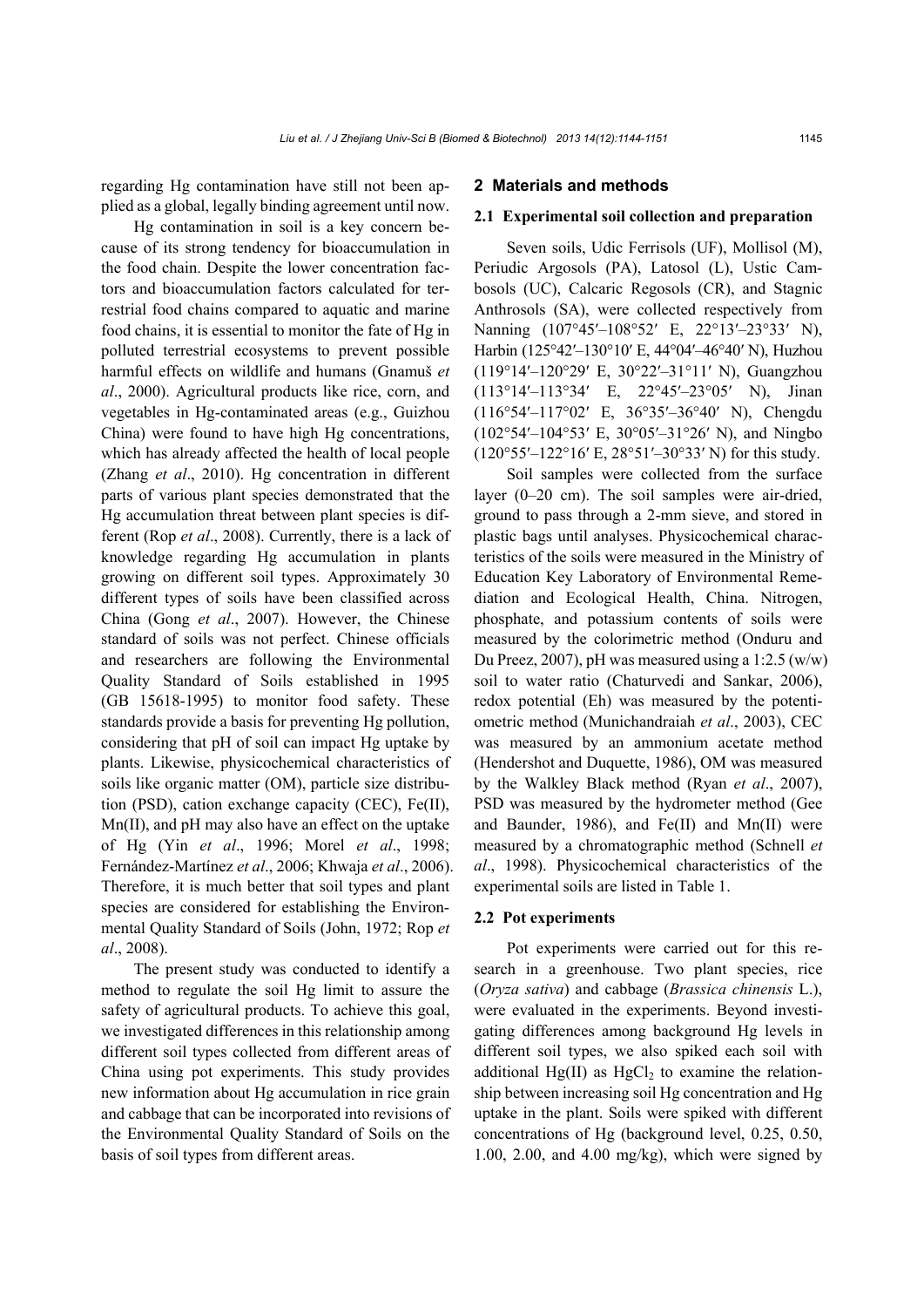Hg-CK, Hg-0.25, Hg-0.5, Hg-1, Hg-2, and Hg-4 in data tables, respectively. All spiked soil samples were aged for six months at a moisture content of 70% of water holding capacity prior to pot experiments, which made the soils homogenized after the addition. Each treatment had 3 replications (i.e., 3 pots per treatment) and each pot contained 6 plants. Pots were filled with 8 kg soils. Greenhouse temperature was maintained at  $(20\pm2)$  °C during a daily 16-h photoperiod and (15±2) °C during darkness. Planting management practices like regular watering and deinsectization were carried out daily to maintain better plant growth. Rice grain and cabbage were planted in June and September, respectively, and harvested in the consuming stage of ripeness, rice after 135 d and cabbage after 70 d. After harvesting, the plants were moved to the laboratory, cleaned with deionized water, and dried with a lyophilizer. The dry weights of rice grain and cabbage were recorded and the samples were ground with an agate mill and passed through a 60-mesh sieve before analyses.

# **2.3 Chemical and statistical analyses**

Samples of soils  $(0.2 \text{ g})$  and plants  $(1.0 \text{ g})$  were digested with  $HNO<sub>3</sub>-HClO<sub>4</sub>-HF$  (5:5:1) acid mixture and diluted up to 25 ml with deionized water (Shentu *et al*., 2008). Hg concentrations in plants and soils were measured by Inductively Coupled Plasma Mass Spectrometry (ICP-MS; Agilent 7500a, USA). HNO<sub>3</sub>-

EDTA was used as a cleaning fluid to eliminate the residual effect of Hg using ICP-MS (Li *et al*., 2006). Standard reference materials (SRMs) for soils and plant samples were included in the digestion and analysis as a part of the quality control protocol, and 3 replications were conducted for each sample. The analytical results showed that the recoveries for SRMs were nearly 98% and that the precision and bias of the analysis were generally <5% for Hg. Statistical analyses, including one-way analysis of variance (ANOVA) and multiple regression analysis, were performed using Statistic Package for Social Sciences (SPSS 18.0).

#### **3 Results**

## **3.1 Physicochemical characteristics of the seven types of soil**

The physicochemical characteristics of the seven soils are shown in Table 1. Udic Ferrisols, Periudic Argosols, Latosol, and Stagnic Anthrosols were the acid soils, and Mollisol, Ustic Cambosols, and Calcaric Regosols are alkaline. Udic Ferrisols showed the highest bulk density of the seven soils, while Latosol showed the lowest one. Latosol is also loaded with manganite, which is two or three times more than that of other soils. Mollisol had the highest OM and CEC of the seven soils.

| Soil type          | Total N<br>(g/kg) | Total P<br>(g/kg) | Total K<br>(g/kg) | pH              | OМ<br>(g/kg)     | <b>CEC</b><br>$\text{(cmol/kg)}$ | Eh<br>(mV)      |  |  |  |  |  |  |
|--------------------|-------------------|-------------------|-------------------|-----------------|------------------|----------------------------------|-----------------|--|--|--|--|--|--|
| Udic Ferrisols     | $1.72 \pm 0.12$   | $2.94 \pm 0.12$   | $2.28 \pm 0.11$   | $4.43 \pm 0.07$ | $19.08 \pm 0.15$ | $17.33 \pm 1.96$                 | $360 \pm 23$    |  |  |  |  |  |  |
| Mollisol           | $2.65 \pm 0.08$   | $1.01 \pm 0.06$   | $6.63 \pm 0.09$   | $7.23 \pm 0.08$ | $32.19 \pm 0.32$ | 34.00 ± 2.51                     | $280 \pm 46$    |  |  |  |  |  |  |
| Periudic Argosols  | $1.14 \pm 0.07$   | $1.72 \pm 0.08$   | $7.27 \pm 0.26$   | $4.85 \pm 0.06$ | $11.56 \pm 0.17$ | $12.63 \pm 1.52$                 | $356 \pm 28$    |  |  |  |  |  |  |
| Latosol            | $1.12 \pm 0.04$   | $2.87 \pm 0.07$   | $0.41 \pm 0.06$   | $5.16 \pm 0.05$ | $6.37 \pm 0.56$  | $8.33 \pm 2.14$                  | $388 \pm 19$    |  |  |  |  |  |  |
| Ustic Cambosols    | $1.28 \pm 0.10$   | $1.11 \pm 0.04$   | $3.00 \pm 0.08$   | $7.80 \pm 0.02$ | $7.54 \pm 0.20$  | $15.80 \pm 1.62$                 | $248 \pm 36$    |  |  |  |  |  |  |
| Calcaric Regosols  | $1.46 \pm 0.07$   | $1.00 \pm 0.07$   | $9.53 \pm 0.15$   | $8.02 \pm 0.04$ | $21.80 \pm 0.14$ | $25.47 \pm 1.46$                 | $300 \pm 26$    |  |  |  |  |  |  |
| Stagnic Anthrosols | $1.58 \pm 0.11$   | $0.60 \pm 0.01$   | $11.04 \pm 0.13$  | $6.49 \pm 0.03$ | $21.40\pm0.34$   | $20.20 \pm 1.41$                 | $286 \pm 31$    |  |  |  |  |  |  |
| Soil type          | Fe(II)            | Mn(II)            | Sand              | Coarse silt     | Medium-fine      | Clay                             | Background      |  |  |  |  |  |  |
|                    | (mg/kg)           | (mg/kg)           | $(\%)$            | (%)             | $silt (\%)$      | $(\%)$                           | $Hg(\mu g/kg)$  |  |  |  |  |  |  |
| Udic Ferrisols     | $34.41 \pm 1.48$  | $36.8 \pm 0.23$   | $10.6 \pm 0.15$   | $14.2 \pm 1.26$ | $25.6 \pm 0.43$  | $49.6 \pm 1.19$                  | $81.3 \pm 6.7$  |  |  |  |  |  |  |
| Mollisol           | $30.48 \pm 0.56$  | $109.2 \pm 5.21$  | $20.6 \pm 1.54$   | $34.2 \pm 1.46$ | $26.0 \pm 0.89$  | $19.2 \pm 1.24$                  | $76.1 \pm 7.5$  |  |  |  |  |  |  |
| Periudic Argosols  | $34.33 \pm 0.78$  | $133.7 \pm 6.45$  | $24.8 \pm 0.65$   | $26.2 \pm 1.16$ | $32.0 \pm 0.87$  | $17.0 \pm 0.34$                  | $62.0 \pm 0.4$  |  |  |  |  |  |  |
| Latosol            | $24.66 \pm 0.75$  | $403.4\pm4.23$    | $37.4 \pm 0.96$   | $19.6 \pm 1.39$ | $21.2 \pm 0.82$  | $21.8 \pm 0.82$                  | $35.4 \pm 10.7$ |  |  |  |  |  |  |
| Ustic Cambosols    | $27.59 \pm 0.47$  | $139.6 \pm 5.63$  | $21.6 \pm 1.29$   | $51.2 \pm 1.48$ | $14.2 \pm 2.01$  | $13.0 \pm 1.05$                  | $83.2 \pm 3.0$  |  |  |  |  |  |  |
| Calcaric Regosols  | $30.20 \pm 0.75$  | $263.6 \pm 10.10$ | $31.6 \pm 0.57$   | $16.0 \pm 0.68$ | $28.0 \pm 0.67$  | $24.4 \pm 1.32$                  | $56.3 \pm 7.3$  |  |  |  |  |  |  |

**Table 1 Physicochemical characteristics of the soils used in this study**

Data are expressed as mean±standard deviation (*n*=3)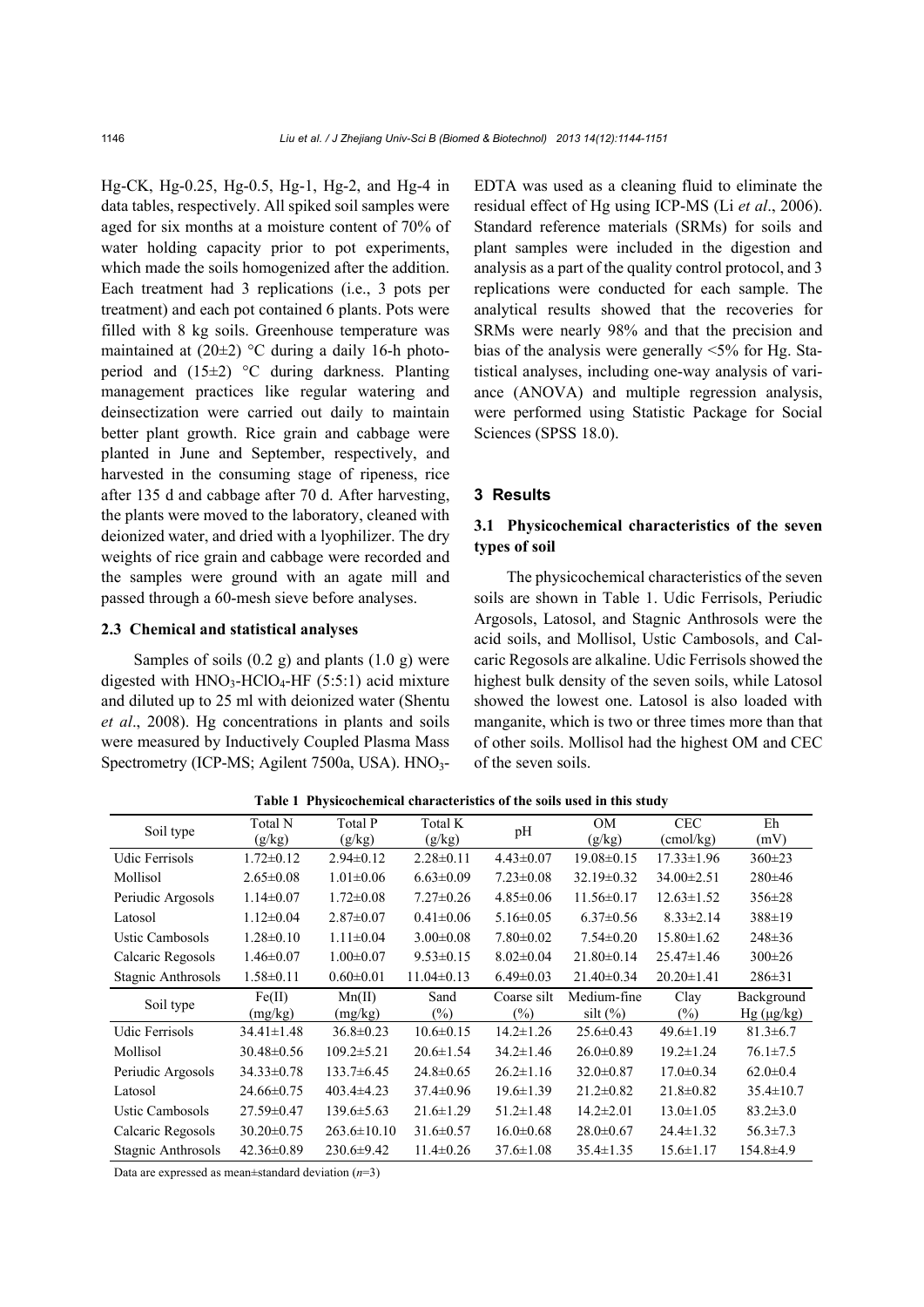#### **3.2 Hg accumulation of plants**

Hg concentrations in rice grain and cabbage varied with Hg levels and types of soils (Fig. 1). However, the variations of Hg concentration in rice grain and cabbage were not significant (*P*>0.05). The accumulation of Hg was lower in rice grain than in cabbage under the same soil and level of contamination with a mean (and range) of 27.4% (3.4%–71.7%).

Hg concentration in plants showed a highly significant difference (*P*<0.01) between soil Hg levels. The result showed a significant increase in the mean of Hg concentration in both rice grain and cabbage in all soil types with elevated Hg level in soils. Meanwhile, there was a significant difference of Hg accumulation in plants grown under different soil types (*P*<0.05). The highest Hg accumulation of grain was noticed in rice grown under Calcaric Regosols, with

mean (range) of Hg concentration in rice grain of 94.19 (6.19–218.79) μg/kg, while the lowest Hg accumulation of rice grain was found in Latosol, with mean (range) of Hg concentration in rice grain of 39.09 (7.64–68.88) μg/kg. In cabbage, the highest Hg accumulation occurred in Ustic Cambosols, with mean (range) of Hg concentration of 92.81 (8.07– 209.29) μg/kg, while the lowest Hg accumulation of rice grain was found in Stagnic Anthrosols, with mean (range) of Hg concentration of 43.96 (11.55– 82.00) μg/kg.

#### **3.3 Statistical analyses**

A positive relationship was observed between Hg concentration in rice grain and cabbage plants and Hg concentration in soils for all soil types depending on the result of a two-way ANOVA with post-hoc multiple comparisons (Fig. 2). Significant differences



**Fig. 1 Hg concentrations in rice and cabbage plants grown in different soils spiked with different concentrations of Hg** Data are expressed as mean±standard deviation (*n*=3). UF: Udic Ferrisols; M: Mollisol; PA: Periudic Argosols; L: Latosol; UC: Ustic Cambosols; CR: Calcaric Regosols; SA: Stagnic Anthrosols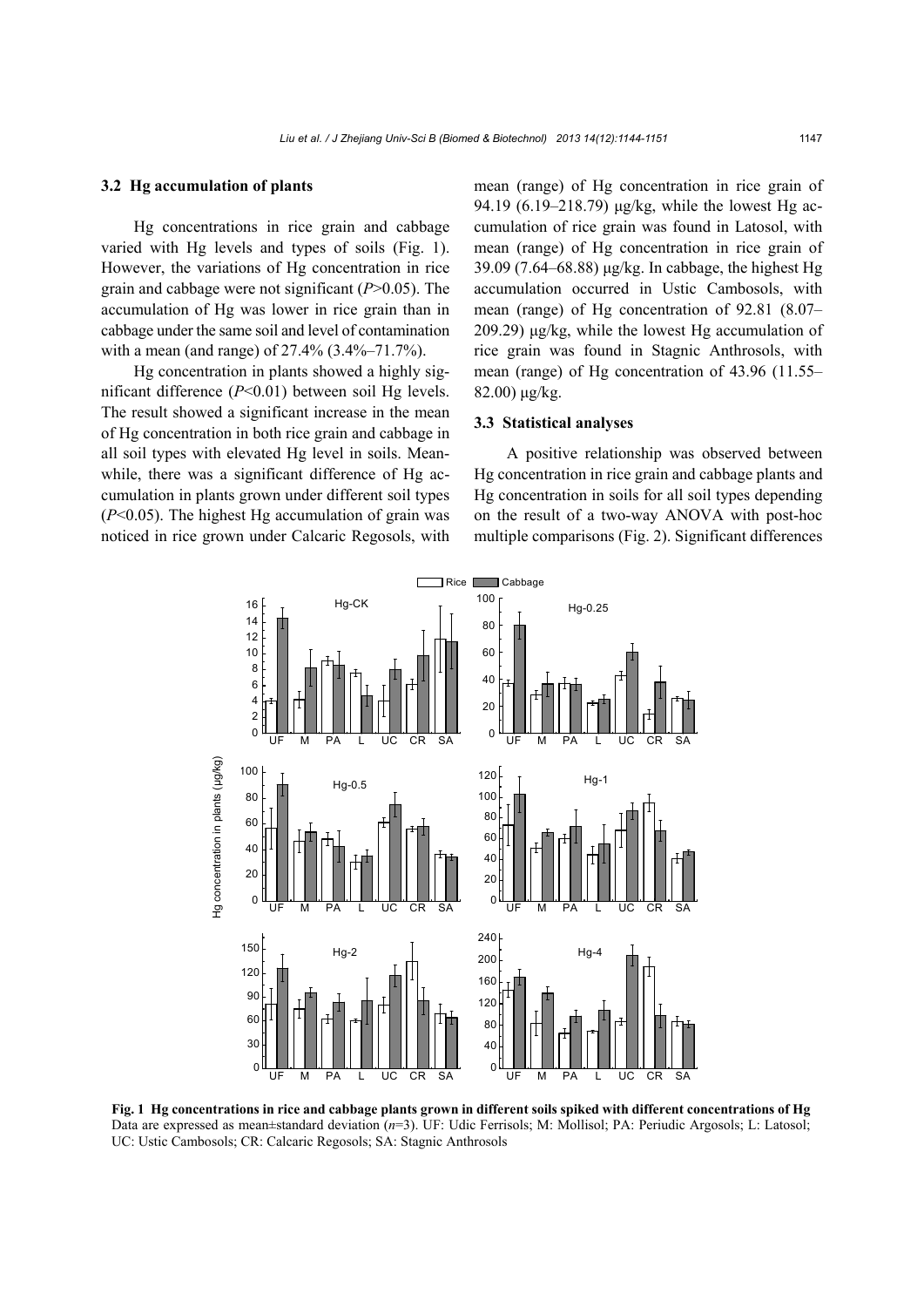in Hg concentrations in both types of plants among the different soil types were observed (*P*<0.05). To further understand the relationship between Hg concentration in plants and Hg concentration in soils, multiple regression analysis was used to examine the relative roles of soil Hg concentration and other physicochemical characteristics of the soil (McIntyre *et al*., 1983). Five soil variables (Hg concentration, pH, coarse silt content, Mn(II) concentration, and CEC) and four soil variables (Hg concentration, medium-fine silt content, Mn(II) concentration, and clay content) showed a significant correlation (*P*<0.01) and they were optioned by stepwise regression on the basis of significance with Hg concentration in rice grain  $(R^2=0.806)$  and cabbage  $(R^2=0.867)$ , respectively. These significant studies showed that these soil variables may influence the Hg accumulation in plants. Multiple regression results for both rice grain and cabbage indicated a strong positive relationship between Hg concentration in the plant and Hg concentration in the soil, clay content of the soil, and soil pH. In contrast, silt content, Mn(II) concentration, and CEC of the soil showed a negative relationship to Hg concentration in both plants.



**Fig. 2 Correlation of Hg concentration in rice grain and** 

#### **4 Discussion**

# **4.1 Relationships between Hg accumulation in plants and soil Hg concentrations and soil types**

The difference between Hg accumulations of rice grain and cabbage in seven types of soils is obvious according to Fig. 1. However, Fig. 2 showed

that Hg accumulation of cabbage was basically higher than that of rice. This result confirmed that the Hg accumulation capacity of vegetables is higher than that of herbage (Huckabee *et al*., 1983), which may be relevant to the difference between self-defensive abilities of various plants (Yadav, 2010).

The effect of pH on ionic balance processes of Hg is quite different from other heavy metals like cadmium or zinc (Sims, 1986; Appel and Ma, 2002). The hydroxide form of Hg like HgOH<sup>+</sup>, HgOHCl, and  $Hg(OH)$ <sub>2</sub> can be absorbed more easily than the Hg-Cl form, which will exponentially increase as pH rises (Yin *et al*., 1996). The highest Hg concentrations in rice grain and cabbage were observed from plants grown in soils with relatively high pH, for example Calcaric Regosols (pH=8.02) and Ustic Cambosols (pH=7.80), while Hg concentration in both rice grain and cabbage grown in Periudic Argosols (pH=4.85) was lower. This indicated the importance of soil pH in controlling the uptake of Hg by experimental plants. PSD was important for Hg adsorption in the soil; for example, silt weakly adsorbs Hg, while clay strongly adsorbs it (Loring and Rantala, 1992). In addition, as Hg is volatile, a soft structure like silt causes Hg to leave the soil much more easily than a compact structure like clay (Cunningham and Ow, 1996). In Udic Ferrisols, the percentage of clay (49.6%) was approximately three times more than that in other soils, and Hg accumulation in both rice grain and cabbage was recorded as higher, even pH of Udic Ferrisols was only 4.43. Manganese oxide is widely considered to be a good tool for remediation of heavy metal contamination in soils (Spark *et al*., 1995; Chou *et al*., 2001; Daniels *et al*., 2001). Specific adsorption of manganese oxide can prevent Hg from being absorbed by plants (Kooner, 1993). In Latosol, manganese oxide is much more prevalent than in other soil types, so Hg accumulations of rice grain and cabbage in Latosol were low. CEC was reported to have a relationship with the heavy metal uptake by plants, and high CEC blocked heavy metal to enter into plants (Mathur *et al*., 1979). However, CEC had no significant correlation with Hg accumulation of cabbage based on statistical analyses of this study.

# **4.2 Assessment of different soil limits of Hg in rice grain and cabbage**

Based on the extent of Hg accumulation in the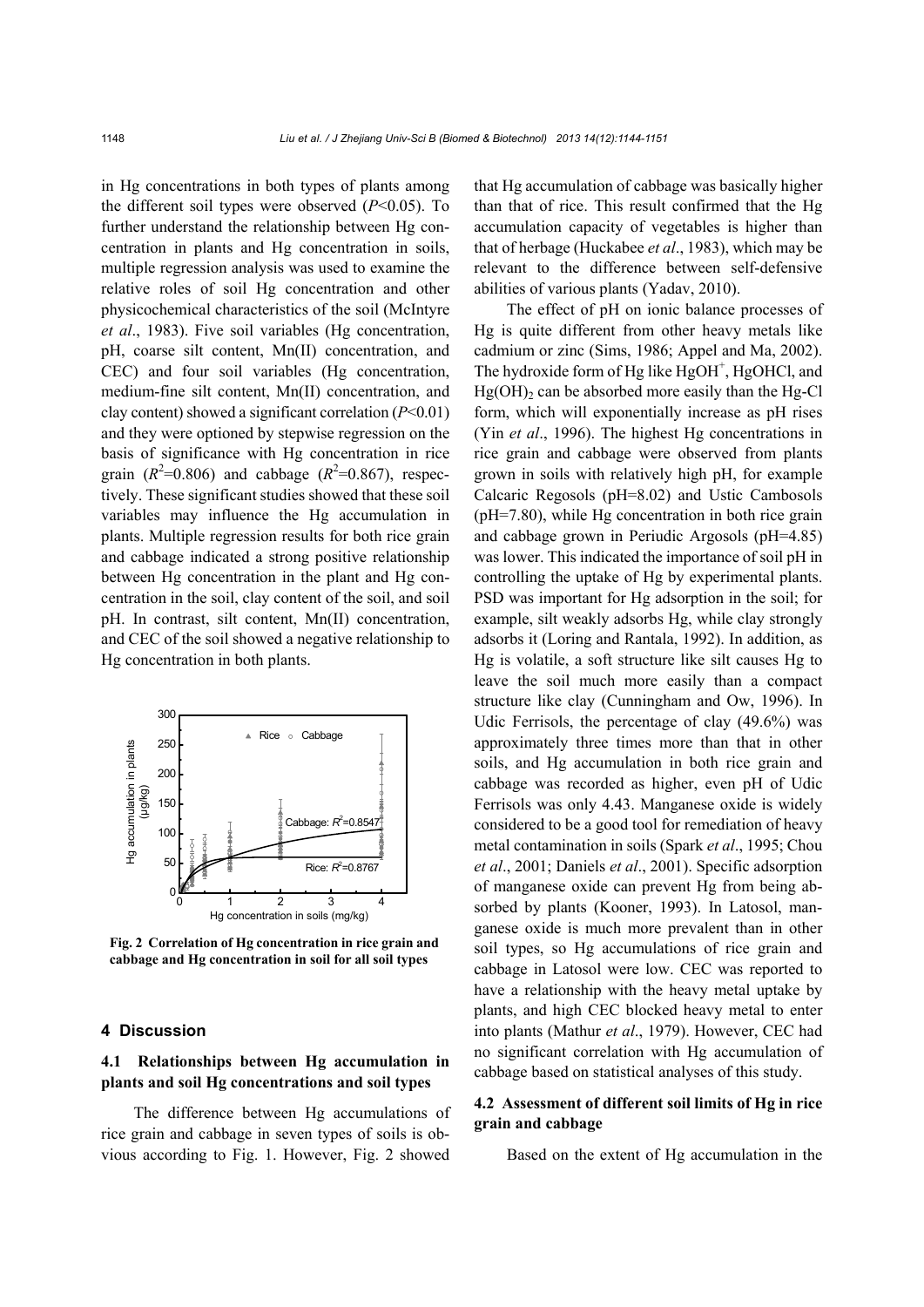rice grain and cabbage plants grown in different representative soil types, acceptable soil Hg levels for agricultural soils based on WHO Food Safety Guidelines can be identified. The criteria for Hg pollution in different soils based on the limits of Hg in rice grain and cabbage were evaluated according to the guidelines of the WHO. Total Diet Studies recommended by WHO, assess the daily food intake of humans based on a survey of the total consumer diet sample. Accordingly, the quantities of rice grain and cabbage consumed were 83.3 and 75.5 g/d, respectively (Muñoz *et al*., 2005). According to WHO (2002), daily allowed intake of Hg was 5 μg/d. According to the information above, the maximum level of Hg was 60.0 and 66.2 μg/kg in rice grain and cabbage, respectively. The regression equations for estimating safety level of soil Hg contamination were established based on Hg accumulation of plants from soils. The results are shown in Table 2.

Based on the results of the above mentioned analysis, soil safety for Hg can be evaluated according to the types of soils. The Chinese environmental quality standard for Hg in soils established in 1995 (GB 15618-1995) is only based on soil pH, but from the results mentioned above it is much more comprehensive and practical to evaluate the environmental safety of soils based on soil types rather than only by soil pH. In addition, identification of soil types is easier than conducting an assessment of the physicochemical characteristics of soils. In terms of the standard established following the present results of this experiment, higher levels of Hg contamination do not pose a food safety threat in Periudic Argosols and Latosol, as the uptake of Hg in rice grain and

cabbage grown in these soils remained very low. However, rice grown in Calcaric Regosols or cabbage grown in Udic Ferrisols should be of more concern for dietary toxicity due to high plant uptake of Hg in these soil types.

## **5 Conclusions**

Hg concentration in both rice grain and cabbage increased with increased soil Hg concentrations, but this increase differed among the experimental soils. Soil Hg concentrations and soil types have a far greater impact on the Hg accumulation of plants rather than plant species. Physicochemical characteristics of soils like OM, PSD, CEC, Fe(II), and Mn(II) have a significant correlation with Hg accumulation in rice grain and cabbage. Limits of Hg in different soils for rice and cabbage cultivation were identified based on the diet habits of the population, daily allowed intake of Hg, and Hg accumulation of plants from different soil types. Hg limits for rice grain in Udic Ferrisols, Mollisol, Periudic Argosols, Latosol, Ustic Cambosols, Calcaric Regosols, and Stagnic Anthrosols were 1.10, 2.00, 2.60, 2.78, 1.53, 0.63, and 2.17 mg/kg, respectively, and for cabbage were 0.27, 1.35, 1.80, 1.70, 0.69, 1.68, and 2.60 mg/kg, respectively. The results indicated that accumulation of Hg that varies depending on soil type should be considered in standardization of soil safety against Hg contamination in rice grain and cabbage. The results of this study suggested that the selection of proper plant species with proper soil type can help us to avoid the toxicity of Hg in our daily diet.

| Soil type          |                     | Rice   |                               | Cabbage             |        |                               |  |
|--------------------|---------------------|--------|-------------------------------|---------------------|--------|-------------------------------|--|
|                    | Regression equation | $R^2$  | Limit of soil<br>$Hg$ (mg/kg) | Regression equation | $R^2$  | Limit of soil<br>$Hg$ (mg/kg) |  |
| Udic Ferrisols     | $v=0.03x+0.027$     | 0.8981 | 1.10                          | $v=0.03x+0.058$     | 0.7734 | 0.27                          |  |
| Mollisol           | $v=0.017x+0.026$    | 0.7503 | 2.00                          | $v=0.029x+0.027$    | 0.9300 | 1.35                          |  |
| Periudic Argosols  | $v=0.01x+0.034$     | 0.5011 | 2.60                          | $v=0.019x+0.032$    | 0.7574 | 1.80                          |  |
| Latosol            | $v=0.014x+0.021$    | 0.8188 | 2.78                          | $y=0.026x+0.022$    | 0.8152 | 1.70                          |  |
| Ustic Cambosols    | $v=0.015x+0.037$    | 0.5733 | 1.53                          | $v=0.044x+0.036$    | 0.9311 | 0.69                          |  |
| Calcaric Regosols  | $v=0.052x+0.027$    | 0.8659 | 0.63                          | $v=0.018x+0.036$    | 0.7316 | 1.68                          |  |
| Stagnic Anthrosols | $v=0.018x+0.021$    | 0.9065 | 2.17                          | $v=0.017x+0.022$    | 0.8870 | 2.60                          |  |

**Table 2 Regression equations based on Hg accumulation of plants from soils and soil Hg limits for potential dietary toxicity in edible parts of rice and cabbage calculated from the estimated safe and adequate daily dietary intake**

*x* represents Hg concentration in soils, *y* represents Hg accumulation of plants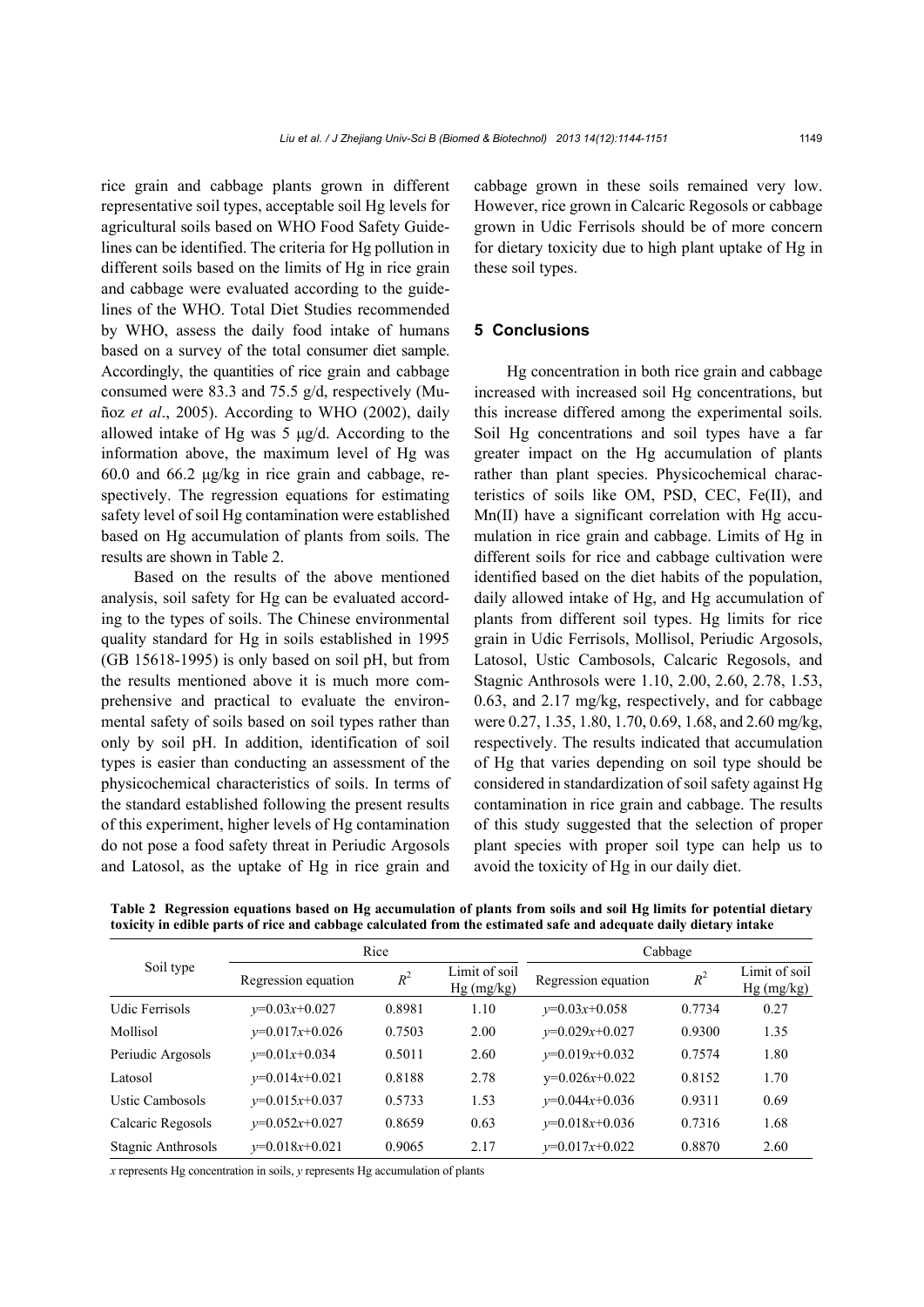#### **Compliance with ethics guidelines**

Chun-fa LIU, Cheng-xian WU, Muhammad T. RAFIQ, Rukhsanda AZIZ, Dan-di HOU, Zhe-li DING, Zi-wen LIN, Lin-jun LOU, Yuan-yuan FENG, Ting-qiang LI, and Xiao-e YANG declare that they have no conflict of interest.

This article does not contain any studies with human or animal subjects performed by any of the authors.

#### **References**

- Appel, C., Ma, L., 2002. Concentration, pH, and surface charge effects on cadmium and lead sorption in three tropical soils. *J. Environ. Qual.*, **31**(2):581-589. [doi:10. 2134/jeq2002.0581]
- Chaturvedi, R.K., Sankar, K., 2006. Laboratory Manual for the Physico-Chemical Analysis of Soil, Water and Plant. Wildlife Institute of India, Dehradun, India.
- Chou, S., Huang, C., Huang, Y.H., 2001. Heterogeneous and homogeneous catalytic oxidation by supported γ-FeOOH in a fluidized-bed reactor: kinetic approach. *Environ. Sci. Technol.*, **35**(6):1247-1251. [doi:10.1021/es001129b]
- Cunningham, S.D., Ow, D.W., 1996. Promises and prospects of phytoremediation. *Plant Physiol.*, **110**(3):715-719. [doi:10.1104/pp.110.3.715]
- Daniels, B.G., Lindsay, R., Thornton, G., 2001. A review of quantitative structural determinations of adsorbates on metal oxide surfaces. *Surf. Rev. Lett.*, **8**(01n02):95-120. [doi:10.1142/S0218625X01000987]
- Eto, K., Marumoto, M., Takeya, M., 2010. The pathology of methylmercury poisoning (Minamata disease). *Neuropathology*, **30**(5):471-479. [doi:10.1111/j.1440-1789. 2010.01119.x]
- Fernández-Martínez, R., Loredo, J., Ordóñez, A., Rucandio, M.I., 2006. Physicochemical characterization and mercury speciation of particle-size soil fractions from an abandoned mining area in Mieres, Asturias (Spain). *Environ. Pollut.*, **142**(2):217-226. [doi:10.1016/j.envpol. 2005.10.034]
- GB 15618-1995. Environmental Quality Standard for Soils. Ministry of Environmental Protection of the People's Republic of China (in Chinese).
- Gee, G.W., Baunder, J.W., 1986. Particle-Size Analysis. *In*: Klute, A. (Ed.), Methods of Soil Analysis: Part 1— Physical and Mineralogical Methods. The American Society of Agronomy lnc., Soil Science Society of America lnc., Madison, p.383-411. [doi:10.2136/sssabookser5. 1.2ed.c15]
- Gnamuš, A., Byrne, A.R., Horvat, M., 2000. Mercury in the soil-plant-deer-predator food chain of a temperate forest in Slovenia. *Environ. Sci. Technol.*, **34**(16):3337-3345. [doi:10.1021/es991419w]
- Gong, Z.T., Lei, W.J., Chen, Z.C., Gao, Y.X., Zeng, S.G., Zhang, G.L., Xiao, D.N., Li, S.G., 2007. Chinese soil

taxonomy. *Sci. Found. China*, **15**(1):41-45 (in Chinese).

- Harada, M., 1995. Minamata disease: methylmercury poisoning in Japan caused by environmental pollution. *CRC Crit. Rev. Toxicol.*, **25**(1):1-24. [doi:10.3109/104084495090 89885]
- Hendershot, W.H., Duquette, M., 1986. A simple barium chloride method for determining cation exchange capacity and exchangeable cations. *Soil Sci. Soc. Am. J.*, **50**(3): 605-608. [doi:10.2136/sssaj1986.03615995005000030013x]
- Huckabee, J.W., Sanz Diaz, F., Janzen, S.A., Solomon, J., 1983. Distribution of mercury in vegetation at Almadén, Spain. *Environ. Pollut. Ser. A Ecol. Biol.*, **30**(3):211-224. [doi:10.1016/0143-1471(83)90022-3]
- John, M.K., 1972. Mercury uptake from soil by various plant species. *Bull. Environ. Contam. Toxicol.*, **8**(2):77-80. [doi:10.1007/BF01684509]
- Khwaja, A.R., Bloom, P.R., Brezonik, P.L., 2006. Binding constants of divalent mercury  $(Hg^{2+})$  in soil humic acids and soil organic matter. *Environ. Sci. Technol.*, **40**(3): 844-849. [doi:10.1021/es051085c]
- Kooner, Z.S., 1993. Comparative study of adsorption behavior of copper, lead, and zinc onto goethite in aqueous systems. *Environ. Geol.*, **21**(4):242-250. [doi:10.1007/BF00775914]
- Li, Y., Chen, C., Li, B., Sun, J., Wang, J., Gao, Y., Zhao, Y., Chai, Z., 2006. Elimination efficiency of different reagents for the memory effect of mercury using ICP-MS. *J. Anal. At. Spectrom.*, **21**(1):94-96. [doi:10.1039/b511367a]
- Loring, D.H., Rantala, R., 1992. Manual for the geochemical analyses of marine sediments and suspended particulate matter. *Earth Sci. Rev.*, **32**(4):235-283. [doi:10.1016/ 0012-8252(92)90001-A]
- Mathur, S.P., Levesque, M.P., Desjardins, J.G., 1979. The relative immobility of fertilizer and native copper in an organic soil under field conditions. *Water Air Soil Pollut.*, **11**(2):207-215. [doi:10.1007/BF00286632]
- McIntyre, S.H., Montgomery, D.B., Srinivasan, V., Weitz, B.A., 1983. Evaluating the statistical significance of models developed by stepwise regression. *J. Marketing Res.*, **20**(1):1-11. [doi:10.2307/3151406]
- Morel, F.M.M., Kraepiel, A.M.L., Amyot, M., 1998. The chemical cycle and bioaccumulation of mercury. *Ann. Rev. Ecol. Syst.*, **29**(1):543-566. [doi:10.1146/annurev. ecolsys.29.1.543]
- Munichandraiah, N., McGrath, K., Prakash, G.K., Aniszfeld, R., Olah, G.A., 2003. A potentiometric method of monitoring methanol crossover through polymer electrolyte membranes of direct methanol fuel cells. *J. Power Sources*, **117**(1-2):98-101. [doi:10.1016/S0378-7753(03) 00353-7]
- Muñoz, O., Bastias, J.M., Araya, M., Morales, A., Orellana, C., Rebolledo, R., Velez, D., 2005. Estimation of the dietary intake of cadmium, lead, mercury, and arsenic by the population of Santiago (Chile) using a Total Diet Study. *Food Chem. Toxicol.*, **43**(11):1647-1655. [doi:10.1016/ j.fct.2005.05.006]
- OECD (Organisation for Economic Co-operation and Development), 1994. Mercury: Background and National